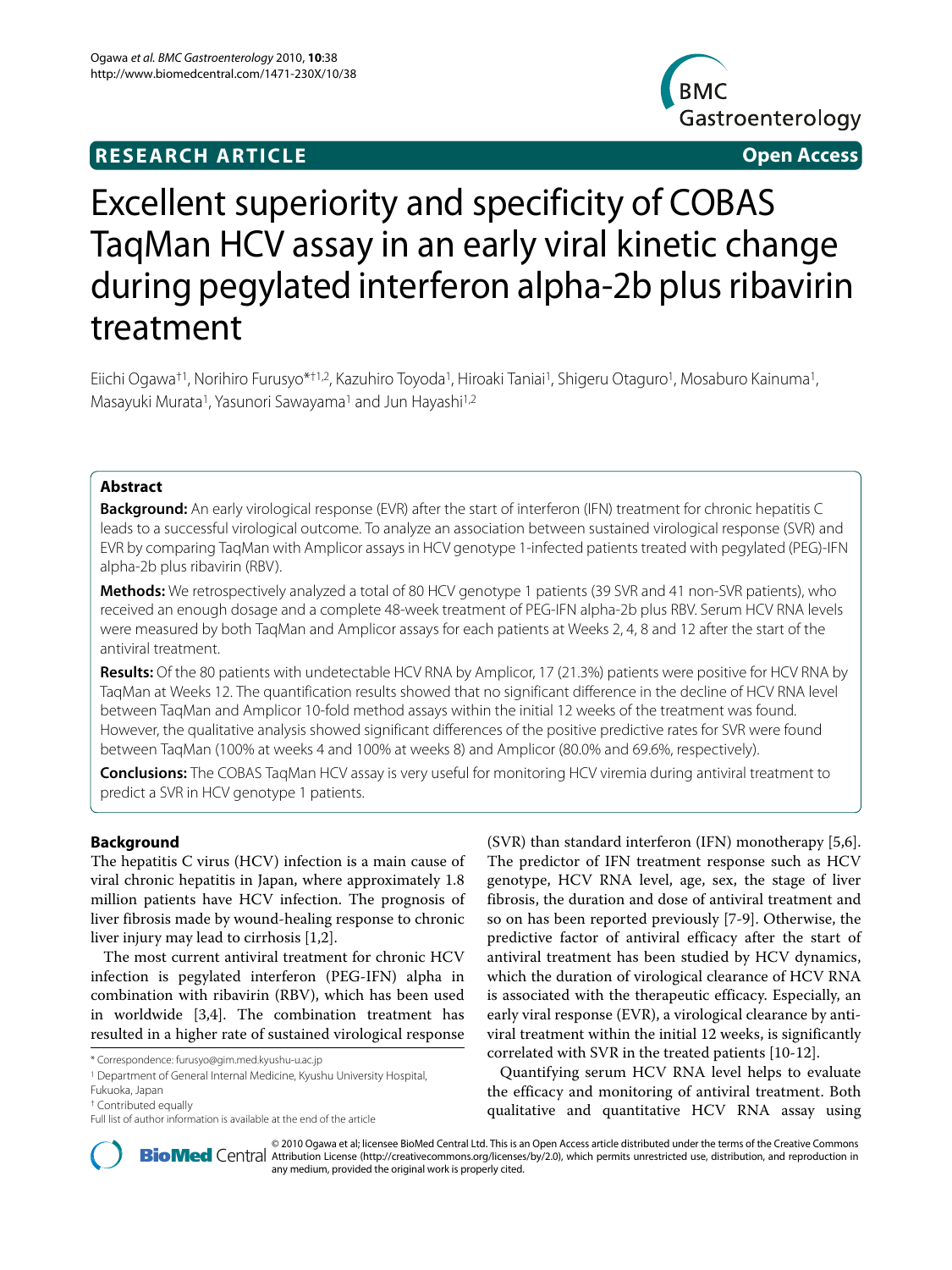COBAS Amplicor system (Amplicor) has been used well in clinical [\[13\]](#page-7-6). Recently, COBAS TaqMan HCV assay (TaqMan) equipped with highly detection sensitivity and widely measuring range has been developed, and this has enabled to measure qualitative and quantitative analysis simultaneously [[14,](#page-7-7)[15\]](#page-7-8). The aim of the present study is to analyze an association between SVR and EVR by comparing TaqMan with Amplicor assays in patients with HCV genotype 1 infection who has been treated with PEG-IFN alpha-2b plus RBV.

# **Methods**

# **Patients**

A retrospective study of 80 Japanese genotype 1-infected chronic hepatitis C patients who were treated with 48 week PEG-IFN alpha-2b plus RBV was done from January 2005 to July 2007, in order to analyze an association between sustained virological response (SVR) and early virological response (EVR) by comparing TaqMan with Amplicor assays. To exactly consider an association between antiviral response and viral kinetics, we selected all 80 patients who received both PEG-IFN alpha-2b 80% or over and RBV 60% or over of the target dosage of 48 week [\[16](#page-7-9)]. Using COBAS Amplicor HCV Monitor Test v2.0 (qualitative Amplicor), the 80 selected patients were negative for HCV RNA during the treatment and no patients with positivity HCV RNA during the treatment were included in this study.

SVR was defined as serum HCV RNA undetectable at 24 weeks after the end of treatment. Patients who had undetectable HCV RNA within the initial 12 weeks of treatment were considered to have had an EVR. Of the 80 patients, 39 achieved SVR at 24 weeks after the end of treatment, and 41 had clearance of HCV viremia during the treatment but achieved non-SVR after the end of the treatment.

All patients were satisfied the following criteria. Criteria for exclusion were: (i) clinical or biochemical evidence of hepatic decompensation, advanced cirrhosis identified by large esophageal varices (F2 or F3), history of gastrointestinal bleeding, ascites, encephalopathy, or hepatocellular carcinoma; (ii) hemoglobin level  $\langle 115 \text{ g/L}, \text{white} \rangle$ blood cell count <  $3 \times 10^9$ /L, and platelet count <  $50 \times$ 109/L; (iii) concomitant liver disease other than hepatitis C (hepatitis B surface antigen positive or human immunodeficiency virus antibody positive); (iv) excessive active alcohol consumption (> 60 g/day converted into ethanol) or drug abuse; (v) severe psychiatric disease; and (vi) antiviral or corticosteroid therapy within 12 months prior to the enrolment. Patients who fulfilled the above criteria were recruited at the Department of General Internal Medicine, Kyushu University Hospital.

The diagnosis of chronic hepatitis and cirrhosis was based on a liver biopsy in each patient. All patients were

diagnosed with chronic active hepatitis with piecemeal necrosis or fibrosis formation of portal-portal bridging. No significant differences were observed between these group patients at entry.

Clinical and biochemical characteristics of the enrolled 80 patients with chronic HCV infection are summarized in Table 1. The mean age of SVR patients was significantly lower (54.8  $\pm$  9.3 years) than that of non-SVR patients (59.8  $\pm$  9.7 years) (P = 0.0133). No significant differences were found in the means for body mass index, alanine aminotransferase, γ-glutamyl-transpeptidase or platelet count between SVR and non-SVR patient groups.

The study was conducted in accordance with the ethical guidelines of the Declaration of Helsinki and the International Conference on Harmonization of guidelines for good clinical practice.

### **Therapeutic protocol**

All patients were treated with a weight-based, 1.5 μg/kg weekly dose of subcutaneous PEG-IFN alpha-2b (PegIntron A; Schering-Plough, Osaka, Japan). In combination with PEG-IFN alpha-2b, RBV (Rebetol; Schering-Plough) was given orally at a daily dose of 600-1,000 mg based on bodyweight (600 mg for patients weighing  $< 60 \text{ kg}$ , 800 mg for those weighing 60-80 kg, and 1,000 mg for those weighing > 80 kg). The length of the combined treatment was 48 weeks. The above duration and dosage are those approved by the Japanese Ministry of Health, Labor and Welfare. Patients were considered to have RBV-induced anemia if the hemoglobin level decreased to < 100 g/L. In such cases, a reduction in the dose of RBV was required. Some patients also had PEG-IFN alpha-2b induced psychological adverse effects or a decrease of white blood cell and platelet count. In such cases, a reduction in the dosage of PEG-IFN alpha-2b was required. Both PEG-IFN alpha-2b and RBV were discontinued if the hemoglobin level, white blood cell count, or platelet count fell below 85 g/dL,  $1 \times 10^9$ /L, and  $2.5 \times 10^9$ /L, respectively.

### **Definition of SVR and EVR**

SVR and EVR were defined as non-detectable HCV RNA as measured by the COBAS Amplicor HCV Monitor Test v2.0 (qualitative Amplicor) (Roche Diagnostics, Tokyo, Japan), and the results were labeled as positive or negative. The lower limit of detection was 50 IU/mL (0.5 kIU/ mL: 1.7 log IU/mL) [\[17](#page-7-10)]. Moreover, we compared serum HCV RNA negativity by the qualitative Amplicor assay with that by TaqMan assay during the initial 12 weeks of treatment.

#### **Determination of HCV RNA level**

During the treatment period (the initial 12 weeks: at week 2, week 4, week 8, and week 12), we retrospectively determined serum HCV RNA level by both COBAS TaqMan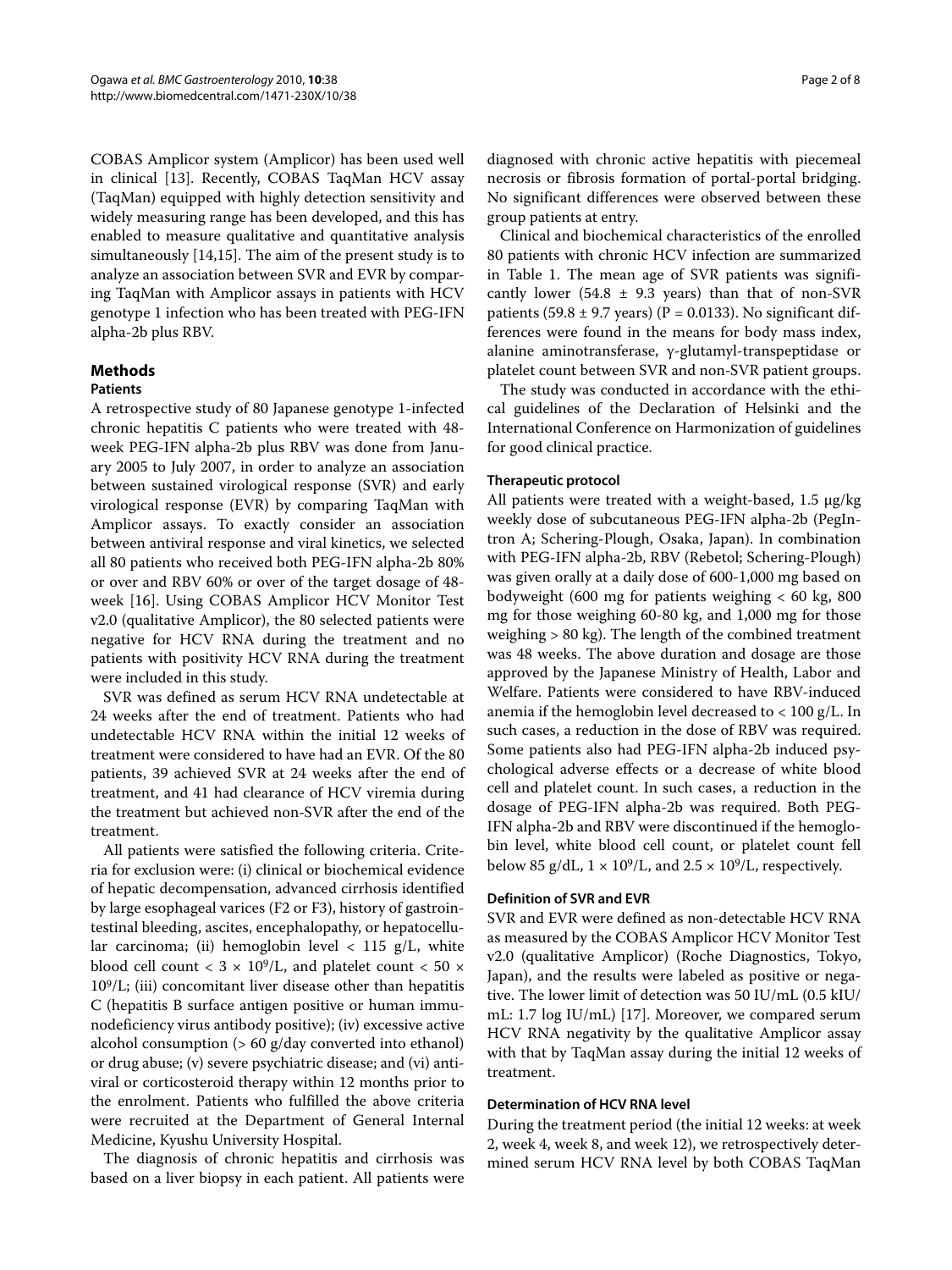| <b>Characteristics</b>               | <b>Total</b>    | <b>SVR</b>       | <b>Non-SVR</b>  | P value |
|--------------------------------------|-----------------|------------------|-----------------|---------|
|                                      | $No. = 80$      | $No. = 39$       | $No. = 41$      |         |
| Male No. (%)                         | 36(45.0)        | 17(43.6)         | 19 (46.3)       | 0.9821  |
| Age (years)                          | $57.4 \pm 9.8$  | $54.8 \pm 9.3$   | $59.8 \pm 9.7$  | 0.0133  |
| Body Mass Index (kg/m <sup>2</sup> ) | $23.0 \pm 3.1$  | $23.1 \pm 3.0$   | $23.6 \pm 3.4$  | 0.7821  |
| Alanine aminotransferase (IU/L)      | $89.9 \pm 65.4$ | $93.2 \pm 62.8$  | $86.5 \pm 65.7$ | 0.7832  |
| γ-glutamyltranspeptidase (IU/L)      | $59.2 \pm 54.0$ | $41.2 \pm 34.2$  | $77.3 \pm 33.1$ | 0.0548  |
| Albumin (g/dL)                       | $4.2 \pm 0.4$   | $4.2 \pm 0.4$    | $4.0 \pm 0.4$   | 0.7105  |
| White blood cell count (109/L)       | $5.6 \pm 1.4$   | $5.3 \pm 1.4$    | $5.8 \pm 1.7$   | 0.4666  |
| Hemoglobin (g/L)                     | $131 \pm 14$    | $133 \pm 14$     | $129 \pm 14$    | 0.2310  |
| Platelet count (10 <sup>9</sup> /L)  | $161 \pm 51$    | $167 \pm 45$     | $156 \pm 55$    | 0.1576  |
| Creatinine (mg/dL)                   | $0.71 \pm 0.14$ | $0.69 \pm 0.16$  | $0.70 \pm 0.15$ | 0.3376  |
| Creatinine clearance (mL/min)        | $98.8 \pm 27.6$ | $100.2 \pm 28.7$ | $99.3 \pm 32.3$ | 0.4102  |
| Histological cirrhosis No. (%)       | 6(7.5)          | 2(5.1)           | 4(9.7)          | 0.6758  |

**Table 1: Characteristics of 80 genotype 1-infected chronic hepatitis C patients treated with pegylated interferon alpha 2b plus ribavirin combination, classified by the treatment response**

HCV, hepatitis C virus

Data is shown as the mean  $\pm$  standard deviation.

SVR means a sustained virological response, which is defined as serum HCV RNA undetectable at 24 weeks after the end of treatment.

HCV assay (TaqMan) (Roche Diagnostics) and COBAS Amplicor HCV Monitor Test v2.0 using the 10-fold dilution method (Amplicor 10-fold method) (Roche Diagnostics) in each patient. The TaqMan has a lower limit of quantitation of 15 IU/mL and an outer limit of quantitation of  $6.9 \times 10^7$  IU/mL (1.2 to 7.8 log IU/mL referred to  $log_{10}$  units/mL) [[14,](#page-7-7)[15\]](#page-7-8). Therefore, TaqMan assay is able to do both qualitative and quantitative analysis for HCV RNA. The Amplicor 10-fold method has a lower limit of quantitation of 5,000 IU (5 kIU/mL) and an outer limit of quantitation of 5,100,000 IU (5,100 kIU/mL) [\[18](#page-7-11)]. To compare serum HCV RNA level by TaqMan assay with Amplicor 10-fold method assay, we transformed the level by Amplicor 10-fold method assay (kIU/mL) into the logarithmic level (log IU/mL). Therefore, the range of Amplicor 10-fold method is 3.7 to 6.7 log IU/mL.

#### **Determination of HCV genotype**

HCV genotype was determined using type-specific primers from the core region of the HCV genome. The protocol for genotyping was carried out as described earlier [[19\]](#page-7-12).

#### **Statistical analysis**

Statistical analysis was done with BMDP statistical software for the IBM 3090 system computer (BMBD Statistical Software, Inc., Los Angeles, CA, USA) for the IBM (Yorktown Heights, NY) 3090 computer system. Continuous data were expressed as mean values, mean ± standard deviation (SD), or values  $\pm$  standard error (SE) of the mean. The paired t-test, unpaired t-test, Mann-Whitney U test or Kruskal-Wallis non-parametric analysis of variance was used to compare HCV dynamics. A P value less than 0.05 was regarded as statistically significant.

#### **Results**

# **The correlation of pretreatment HCV RNA levels between TaqMan and Amplicor 10-fold method assays**

The relationship of pretreatment HCV RNA levels between TaqMan and Amplicor 10-fold method assays was studied in 39 SVR and 41 non-SVR patients infected with genotype 1. The levels by TaqMan ranged from 4.4 to 7.2 log IU/mL (median 6.1 log IU/mL) and those by Amplicor 10-fold method ranged from 5.0 to 6.7 log IU/ mL (median 6.0 log IU/mL). We found a significantly positive correlation in the pretreatment HCV RNA level between TaqMan and Amplicor 10-fold method assays (r  $= 0.849$ ,  $P < 0.0001$ ).

Figure [1](#page-3-0) shows pretreatment levels of HCV RNA classified by viral response (SVR or non-SVR). In TaqMan assay, the 39 SVR patients had significantly lower pretreatment HCV RNA level (median 5.89 log IU/mL) than the 41 non-SVR patients (median 6.25 log IU/mL) ( $P =$ 0.0191). However, Amplicor 10-fold method assay showed no significant difference of pretreatment HCV RNA level between the SVR (median 5.91 log IU/mL) and non-SVR (median 6.09 log IU/mL) patients ( $P = 0.0929$ ). Therefore, pretreatment HCV RNA by TaqMan assay may be a predictive factor for SVR, but not by Amplicor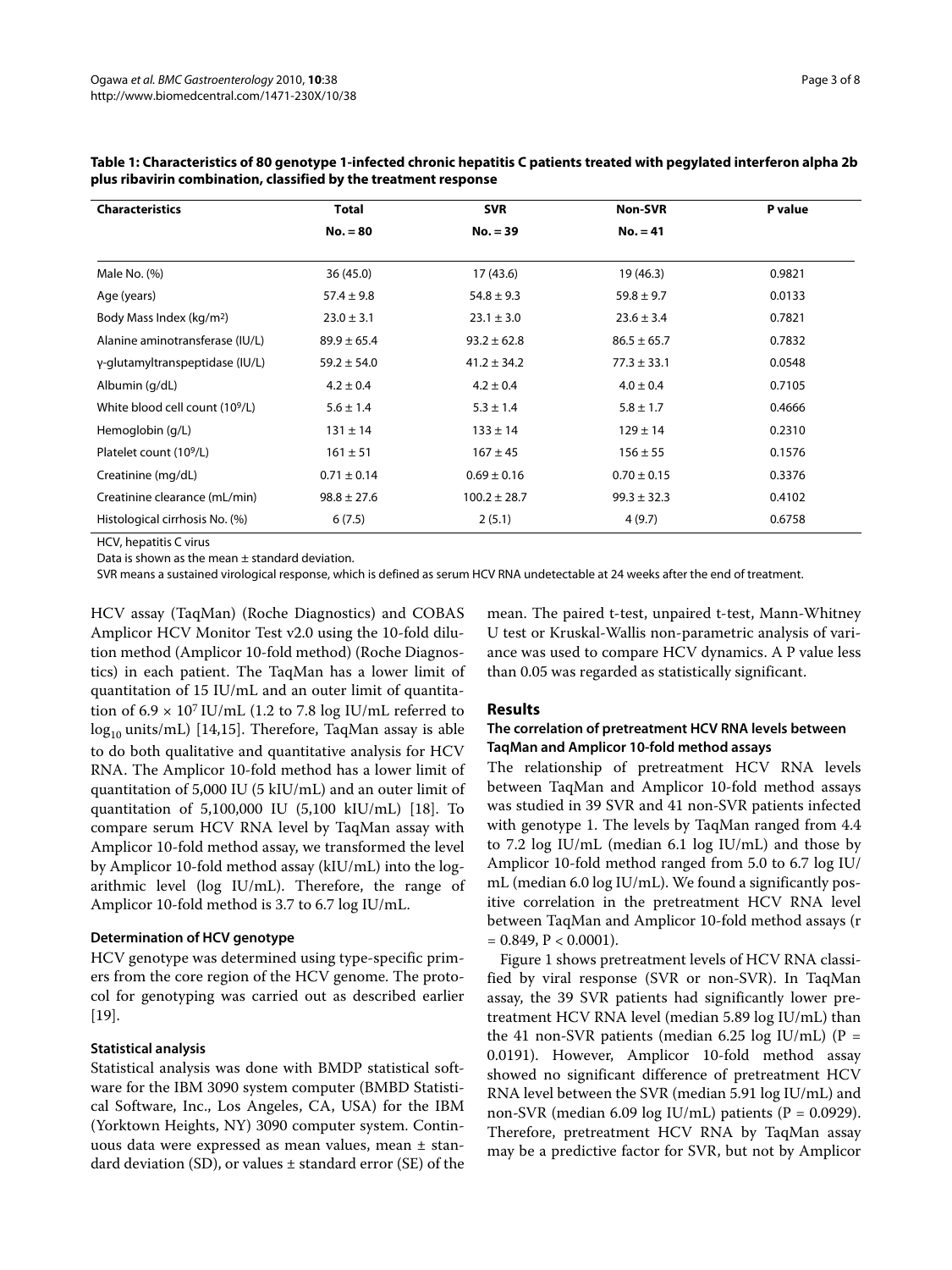4.5

5.0

<span id="page-3-0"></span>

၃ ്റ  $\circ$  $\circ$ 

**Figure 1 Correlation of pretreatment hepatitis C virus (HCV) RNA levels between TaqMan and Amplicor 10-fold method assays, classified by sustained virological response (SVR) and non-SVR**. Open and closed circles mean SVR and non-SVR patients, respectively.  $^{4.0}_{4.0}$ Amplicor 10-fold (log IU/mL) 4.0 4.5 5.0 5.5 6.0 6.5 7.0 7.5 8.0

10-fold method assay among patients with HCV genotype 1.

# **The comparison with TaqMan and Amplicor 10-fold method assays in HCV dynamics within the initial 12 weeks of PEG-IFN plus RBV combined treatment**

The relationship of HCV dynamics within the initial 12 weeks of the combined treatment between TaqMan and Amplicor 10-fold method assays was studied in 39 SVR and 41 non-SVR patients. Figure [2](#page-4-0) shows the difference in the logarithmic decline from pretreatment HCV RNA level within the initial 12 weeks of the treatment between SVR and non-SVR patients by TaqMan and Amplicor 10 fold method assays. The logarithmic declines of HCV RNA levels by TaqMan in SVR patients (-3.54, -5.19, and -5.65 at weeks 2, 4, and 8, respectively) were significantly higher than those in non-SVR patients (-2.23, -3.42, and - 4.68 at weeks 2, 4, and 8, respectively) (P < 0.0001, P < 0.001, and  $P = 0.0012$ , respectively), except for at weeks 12 (-5.89 and -5.75, P = 0.3936). Similarly, the logarithmic declines of HCV RNA levels by Amplicor 10-fold method assay in SVR patients (-2.95, -4.36, and -5.47 at weeks 2, 4, and 8, respectively) were significantly higher than non-SVR patients (-2.01, -3.09, and -4.11 at weeks 2, 4, and 8, respectively) ( $P = 0.00281$ ,  $P = 0.00021$ , and  $P = 0.0006$ , respectively), except for at weeks 12  $(-5.91$  and  $-6.09$ ,  $P =$ 0.0929). No significant difference in monitoring the HCV dynamics during the initial 12 weeks administration of the combined treatment was found between TaqMan and Amplicor 10-fold method assays.

# **The comparison with TaqMan and qualitative Amplicor assays in HCV RNA negativity within the initial 12 weeks of PEG-IFN plus RBV combined treatment**

The undetectable HCV RNA by TaqMan was found in all of 39 SVR patients (100%) but only in 24 of 41 non-SVR patients (58.5%), while that by qualitative Amplicor was found in all of 39 SVR and 41 non-SVR patients. TaqMan reduced the numbers of undetectable HCV RNA in the group of non-SVR.

Figure [3](#page-5-0) shows the distribution of timing of HCV RNA undetectable after the initiation of treatment at weeks 2, 4, 8, and 12 in comparison with TaqMan and qualitative Amplicor assays. Among 39 SVR patients, the distributions of timing of detectable HCV RNA were 17.9% (7/ 39), 43.6% (17/39), 0% (0/39), and 38.5% (15/39) by Taq-Man and 17.9% (7/39), 33.3% (13/39), 30.8% (12/39), and 17.9% (7/39) by qualitative Amplicor assay at 2, 4, 8, and 12 weeks, respectively. There was no significant difference in timing of undetectable HCV RNA between Taq-Man and qualitative Amplicor assays in the group of SVR. Among 41 non-SVR patients, the distribution of timing of detectable HCV RNA by TaqMan was 58.5% (24/41) at 12 weeks, and those by qualitative Amplicor assay were 2.4% (7/41), 9.8% (4/41), 21.9% (9/41), and 65.8% (27/41) at 2, 4, 8, and 12 weeks, respectively. Patients of non-SVR had apparent delayed timing of undetectable HCV RNA, and the tendency was more frequently found by TaqMan than by qualitative Amplicor assay.

# **The comparison with TaqMan and qualitative Amplicor assays for positive predictive value (PPV) rates of SVR in patients with EVR**

The PPV rates for SVR were calculated within the initial 12 weeks during the combined treatment, based on HCV RNA negativity by TaqMan and qualitative Amplicor assays, respectively. Figure [4](#page-6-4) shows significant differences of the initial 12-week PPV rates for SVR were found between TaqMan assay (at weeks 4 and 8, 100% and 100%, respectively) and qualitative Amplicor (80.0% and 69.6%, respectively) assays. To predict SVR when patients have clearance of viremia, TaqMan assay is more useful than qualitative Amplicor assay in analysis of the early stage (within 8 weeks) of HCV dynamics.

# **Discussion**

Measurement of serum HCV RNA level is absolutely imperative for the treatment of chronic HCV infection, because this is an effective predictive and indicative factor for the response of IFN therapy and duration of therapy [[7,](#page-7-2)[9,](#page-7-3)[10](#page-7-4)[,20](#page-7-13)]. A more useful analysis is the time to first undetectability and its relation to the end of treatment response, relapse rate and SVR [\[12](#page-7-5)]. Therefore, an advanced technique for detecting serum HCV RNA during the antiviral treatment needs a high degree of accu-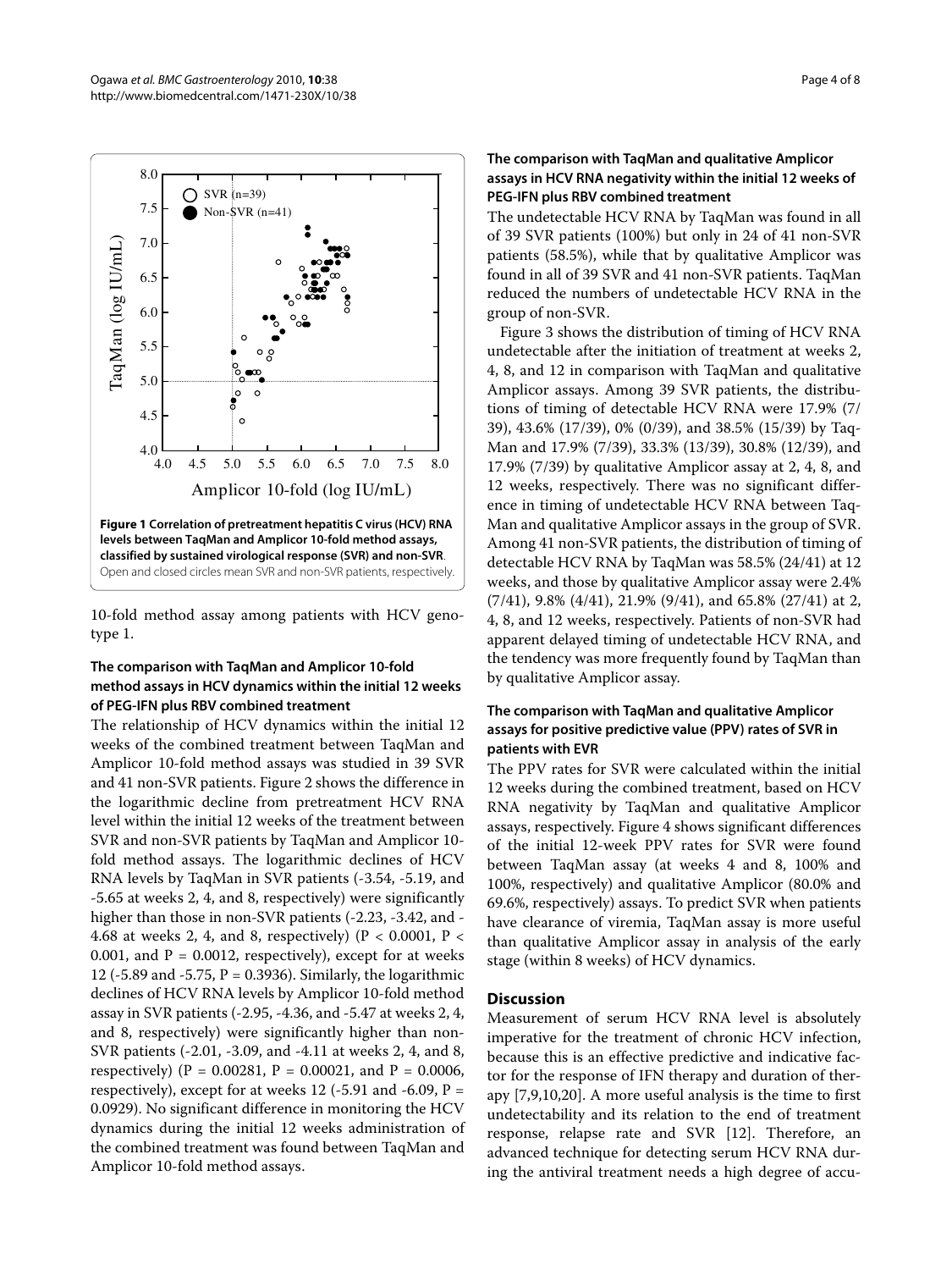<span id="page-4-0"></span>

racy. The ideal molecular analysis for HCV RNA level has to be sensitive, accurate and have a broad dynamic range to monitor viral load changes during antiviral therapy. TaqMan assay is useful for simultaneously analyzing qualitative and quantitative HCV RNA level in serum [[14,](#page-7-7)[15\]](#page-7-8). The present study included only patients infected with chronic HCV genotype 1, who received a full of 48 week treatment of PEG-IFN plus RBV combination with target dosages of both drugs (PEG-IFN alpha-2b 80% or over and RBV 60% or over of the above prescribed dosage). We believed that analyzing the exact response factors for antiviral treatment should be considered only under this enough dosage of the combined treatment [[16\]](#page-7-9). The present study showed the superiority of Taq-Man assay over Amplicor assay for analyzing the early prediction of virologic response to antiviral therapy.

TaqMan assay, the performance of a fully automated system based on the real-time PCR technology, was evaluated for nucleic acid extraction from plasma. This results in enhanced user convenience, a great reduction in labor requirements minimizing hands-on time and a decrease the risk of sample contaminations. TaqMan assay was extremely sensitive with a linear dynamic range up to 6.6 log IU/mL (0.015-69,000 kIU/mL: 1.2-7.8 log IU/mL) [\[14](#page-7-7)[,15](#page-7-8)]. Otherwise, Amplicor 10-fold method assay had a narrower linear dynamic range up to 3.0 log IU/mL (5-5,000 kIU/mL: 3.7-6.7 log IU/mL) than Taq-Man assay and qualitative Amplicor assay, the lower limit of detection was 50 IU/mL (1.7 log IU/mL) [\[17\]](#page-7-10). These different ranges can explain significant differences in the pretreatment HCV RNA levels and the reduction rates of HCV RNA levels during an antiviral treatment between TaqMan and Amplicor assays.

Previous studies demonstrated that PEG-IFN plus RBV treatment dramatically increased SVR rate in patients with HCV infection and thus are currently the gold standard of treatment [[3,](#page-6-2)[4,](#page-6-3)[7\]](#page-7-2). The most significant predictors of SVR to IFN treatment for patients with chronic HCV infection are absence of severe fibrosis or cirrhosis, nongenotype 1 and pretreatment serum low HCV RNA level [[7,](#page-7-2)[21,](#page-7-14)[22\]](#page-7-15). With regard to virological factor after the start of antiviral treatment, early clearance of HCV RNA, or rapid decline of HCV RNA level during the early treatment duration is predictive of SVR among patients treated with IFN treatment [[10](#page-7-4),[12,](#page-7-5)[20\]](#page-7-13). For monitoring of the antiviral response to IFN treatment, both reversetranscription PCR and branched DNA have been developed and have become available for clinical use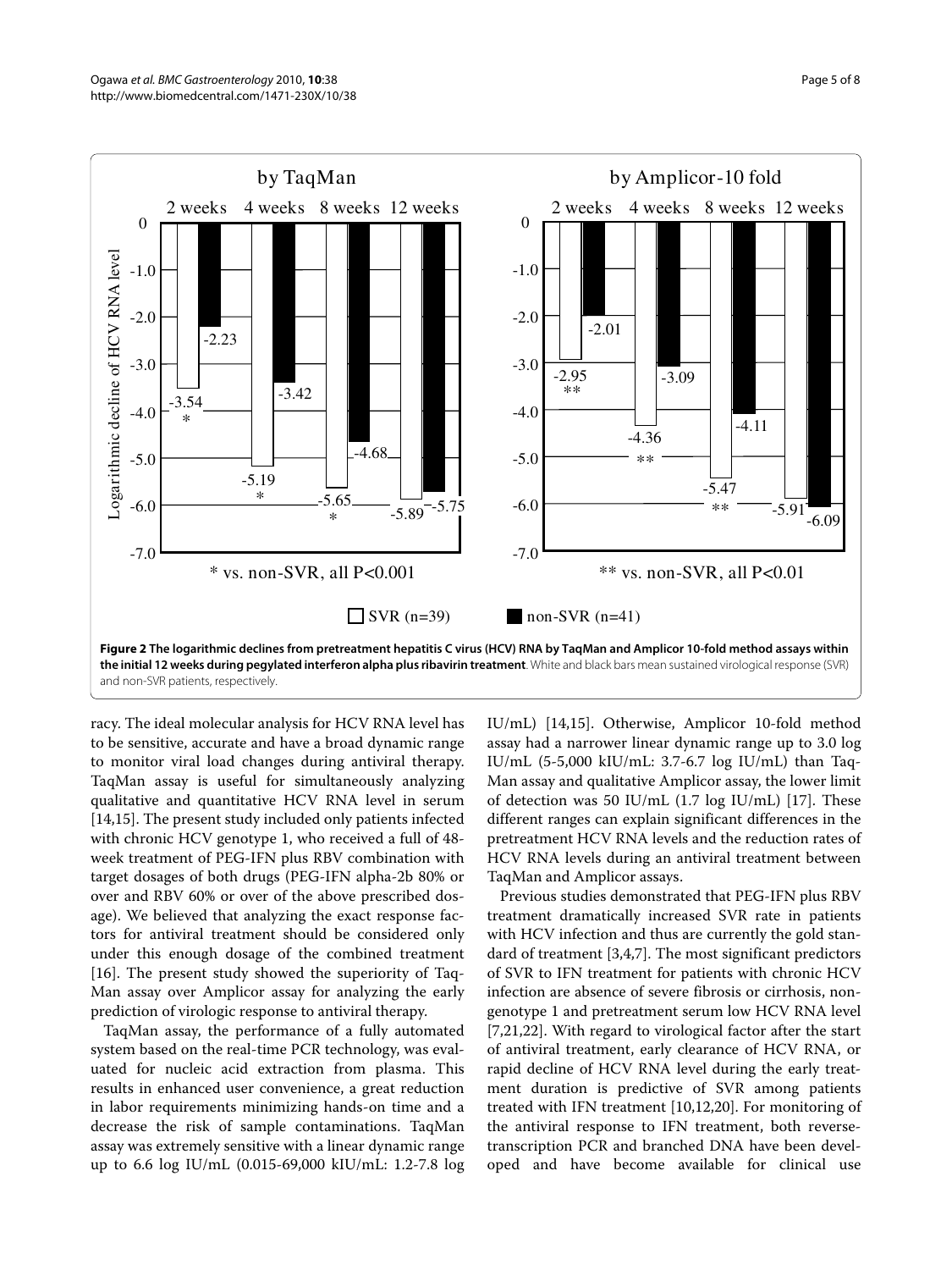<span id="page-5-0"></span>

[[18,](#page-7-11)[23,](#page-7-16)[24\]](#page-7-17). These assays are especially useful because the early monitoring of favorable viral kinetics has a direct bearing on the possibility of a sustained response by IFN treatment. Actually, our findings showed that pretreatment HCV RNA by TaqMan assay may be a predictive factor for SVR, but not by Amplicor 10-fold method assay, and that TaqMan assay is more useful than qualitative Amplicor assay in analysis of the early stage (at the initial 4 and 8 weeks) of HCV dynamics, which is most related with SVR. Early prediction of early virologic response to IFN based treatment can help identify patients who are unlikely to have SVR and allow clinicians to discontinuation of treatment, saving patients the drug-induced adverse events and cost of additional treatment.

Our results suggested that the reduction rates of HCV RNA levels were significantly higher than those in non-SVR patients both in TaqMan and Amplicor 10-fold method assays for patients having achieved SVR. However, in our analysis, significant differences of the initial 4 and 8 week PPV for SVR were found between Amplicor and TaqMan assays. PPV for SVR at 4 and 8 week was

100% and 100% respectively in TaqMan assay, otherwise PPV for SVR was 80.0% and 69.6% respectively in qualitative Amplicor assay. In addition to EVR, within the initial 12 weeks undetectability of HCV RNA of the antiviral treatment, the critical role of rapid virological response (RVR), within the initial 4 weeks undetectability, on the SVR patients with genotype 1 and non-1 infection has been recently emphasized [\[7](#page-7-2)[,9](#page-7-3),[16](#page-7-9)]. In fact, our findings showed more advantage using TaqMan assay on the PPV for SVR, especially at weeks 4 and 8, than Amplicor assay. Apparently, TaqMan assay is more accurate than Amplicor assay in analysis of the early stage (within 8 weeks) of HCV dynamics. PEG-IFN plus RBV treatment contributed to improve rates of SVR, but this rate is still lower for patients with HCV genotype 1 infection. Especially, most of Japanese patients with chronic hepatitis C who are candidate for antiviral treatment are relatively older than other countries. As a result, a relapse rate with EVR was a little high regardless of adequate treatment. Therefore, analysis of HCV dynamics after the antiviral treatment, especially for these patients, is very important.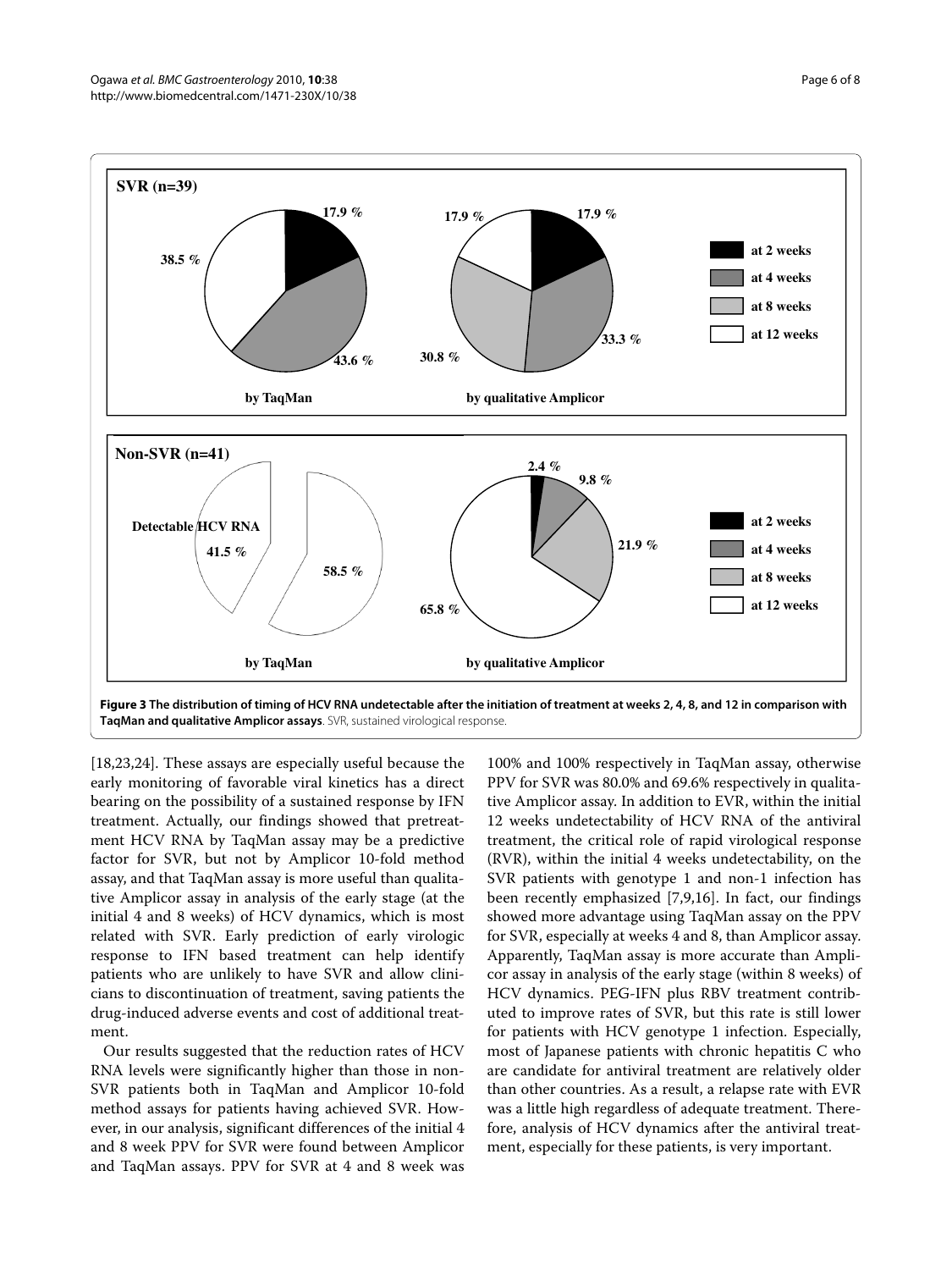<span id="page-6-4"></span>

**plus ribavirin treatment, classified by TaqMan and qualitative Amplicor assays**.

The present study showed that 21.3% of the patients with undetectable HCV RNA by qualitative Amplicor assay were positive for TaqMan assay within the initial 12 weeks during PEG-IFN plus RBV treatment. It is possible that qualitative Amplicor assay reveals late responders by the combined treatment in comparison with TaqMan assay. Berg and colleagues suggested extended treatment duration was recommended for patients with SVR as HCV RNA positive at week 12 but negative at week 24 [[25\]](#page-7-18). About such patients, we need to extend the duration of the combination treatment of PEG-IFN alpha-2b plus RBV from 48 weeks to 72 weeks by an appearance of Taq-Man assay.

## **Conclusions**

In conclusion, the COBAS TaqMan HCV assay is useful for monitoring HCV viremia during antiviral treatment to predict a SVR in patients with chronically infected HCV genotype 1.

#### **Competing interests**

The authors declare that they have no competing interests.

#### **Authors' contributions**

EO performed the literature review, collected the clinical data and drafted the manuscript. NF, KT, HT, SO, MK, MM and YS collected the clinical data. NF participated in the design of the study and performed the statistical analysis. NF and JH revised the manuscript. All authors read and approved the final manuscript.

#### **Author Details**

1Department of General Internal Medicine, Kyushu University Hospital, Fukuoka, Japan and 2Department of Environmental Medicine and Infectious Disease, Kyushu University, Fukuoka, Japan

#### Received: 19 September 2008 Accepted: 16 April 2010 Published: 16 April 2010

#### **References**

- <span id="page-6-0"></span>1. Hayashi J, Kishihara Y, Yamaji K, Furusyo N, Yamamoto T, Pae Y, Etoh Y, Ikematsu H, Kashiwagi S: Hepatitis C viral quasispecies and liver damage in patients with chronic hepatitis C virus infection**[.](http://www.ncbi.nlm.nih.gov/entrez/query.fcgi?cmd=Retrieve&db=PubMed&dopt=Abstract&list_uids=9049221)** Hepatology 1997, 25:697-701.
- <span id="page-6-1"></span>2. Benvegnu L, Gios M, Boccato S, Alberti A: Natural history of compensated viral cirrhosis: a prospective study on the incidence and hierarchy of major complications**.** Gut 2004, 53:744-9.
- <span id="page-6-2"></span>3. Lindsay KL, Trepo C, Heintges T, Shiffman ML, Gordon SC, Hoefs JC, Schiff ER, Goodman ZD, Laughlin M, Yao R, Albrecht JK, Hepatitis Interventional Therapy Group: A randomized, double-blind trial comparing pegylated interferon alfa-2b to interferon alfa-2b as initial treatment for chronic hepatitis C**.** Hepatology 2001, 34:395-403.
- <span id="page-6-3"></span>4. Chander G, Sulkowski MS, Jenckes MW, Torbenson MS, Herlong HF, Bass EB, Gebo KA: Treatment of chronic hepatitis C: a systematic review**.** Hepatology 2002, 36:S135-44.